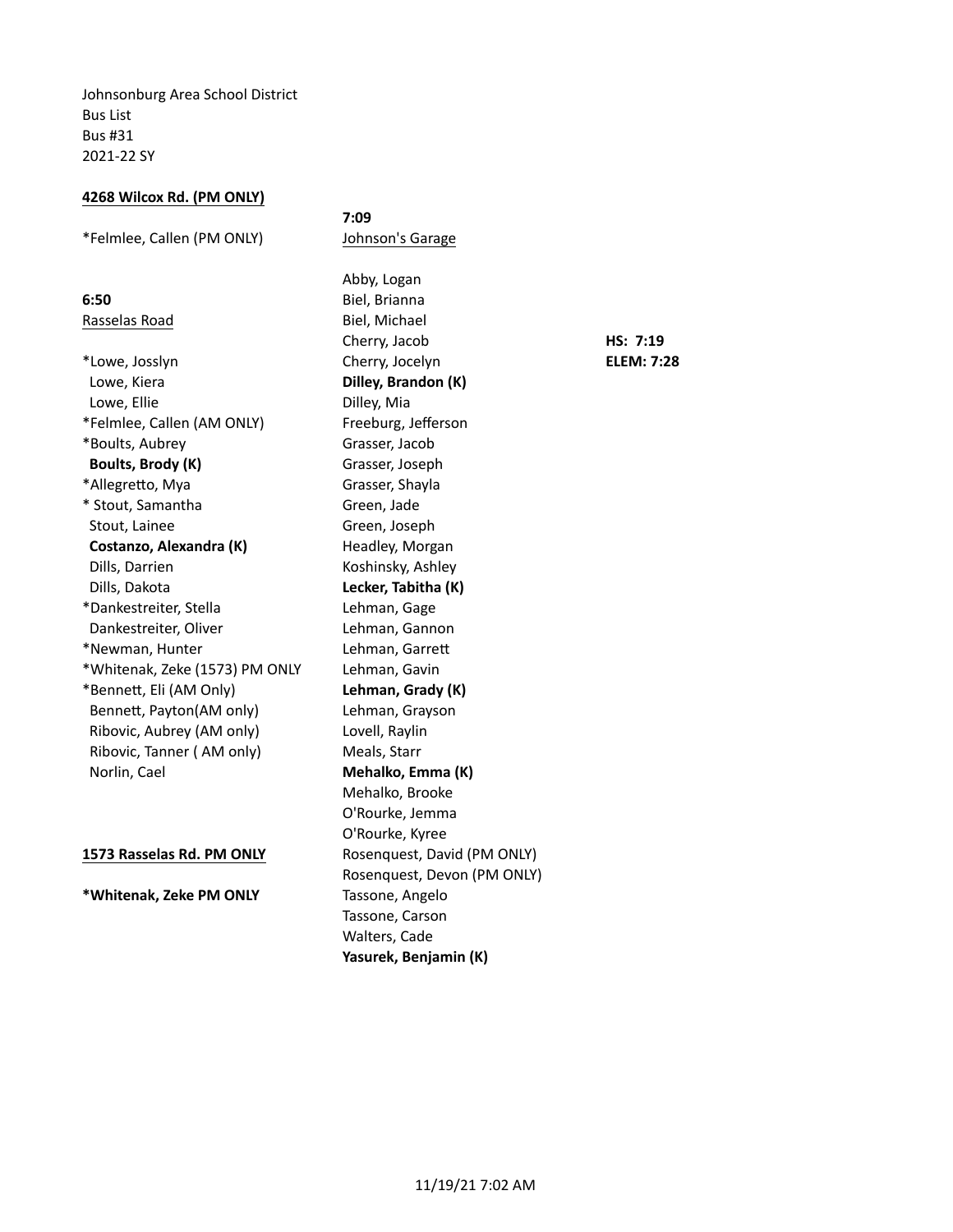Johnsonburg Area School District **Pre-K** Run cont. Bus List **7:18 - Duffy Apt.** Bus #32 **Brosky, Sierra Brosky, Sierra 8:10 AM** 2021-22 SY Carter, Noah 2021-22 SY 204 Elk Ave

\* Morris, Simon **Hepler**, Josh McCabe, Tessa **Port, Keri** McCabe, Kyla (PM) **Rodman, Ian 19:21 AM** Schreiber, Beau **Rodman, Wilson Colson, Madison** Colson, Madison Schreiber, Wynn Schreiber, Eli **8:22 AM** Schreiber, Lane **Lutheran** Church **Lutheran** Church **Lutheran** Church **Lutheran** Church Maland, Annalee **AM** Pre-K Run Maland, Bennett **2021-2022 SY** 

Glen Mayo **8:35 AM** Copenhaver, McKenzie Vanatta, Cheyanne DiCostanzo, Caroline **Brick Block/Market/Bridge** Brick Block/Market/Bridge Drummond, Elexxiz **7:58 AM** Mader, Ahlina Elmquist, Chloe **234 Horner Rd** Cameroni, Cohen\* Elmquist, Mason Silfies, Oliver Funair, Zaleena **8:36 AM** Funair, Zayleigh **7:59 AM Participal Exercise 2:59 AM Legion** McAlee, John **394 Old Kane Rd Fisher, Olivia** Piccirillo, Lanna (PM ONLY) Geibel, Ella Piccirillo, Dallan (PM ONLY)

Carter, Wyatt **Stutsman, Madalyn 7:04** Clark, Mason Terra Cotta **Bigger Clark, Ralyssa 18:13 AM** \*Marciniak Kiera **Giovannelli-Osgood, Niklaus(PreK) PM** 1745 Silver Creek Rd. Marciniak, Cameron Giovannelli-Osgood, Olivia Bullers, Haley \*Schreiber, Maxwell **Kearney, Joseph 8:20 AM** \* Carnessali, Grace The Meyer, MaKenize The Meyer, MaKenize Channessali, Duffy Apt \*McCabe, Bria (PM) Meyer, Maleah Giovanelli-Osgood, Niklaus

**7:45 AM** 505 Dill Hill Rd 2284 Mefferts Run Road Guaglianone, Paisley **7:11** Schloder, Jaxsten

Bowley, Braelyn **1988 1988 7:51 AM East End Auto** Copenhaver, Destiny **Burning Well Rd/Rt.** 219 Copella, Kenzie Copenhaver, Seth **Hosack, Aurora\* Possible car rider 8:36 AM** 

**8:09 AM 8:40** Morrison, Porter

\*Schreiber, Jude **Rodman, Martell Church/Water Street** 

\*Maland, Harper Cameroni, Cohen\* or Brick Block

**8:28 AM**

Elk & Cedar DROP off at ELEM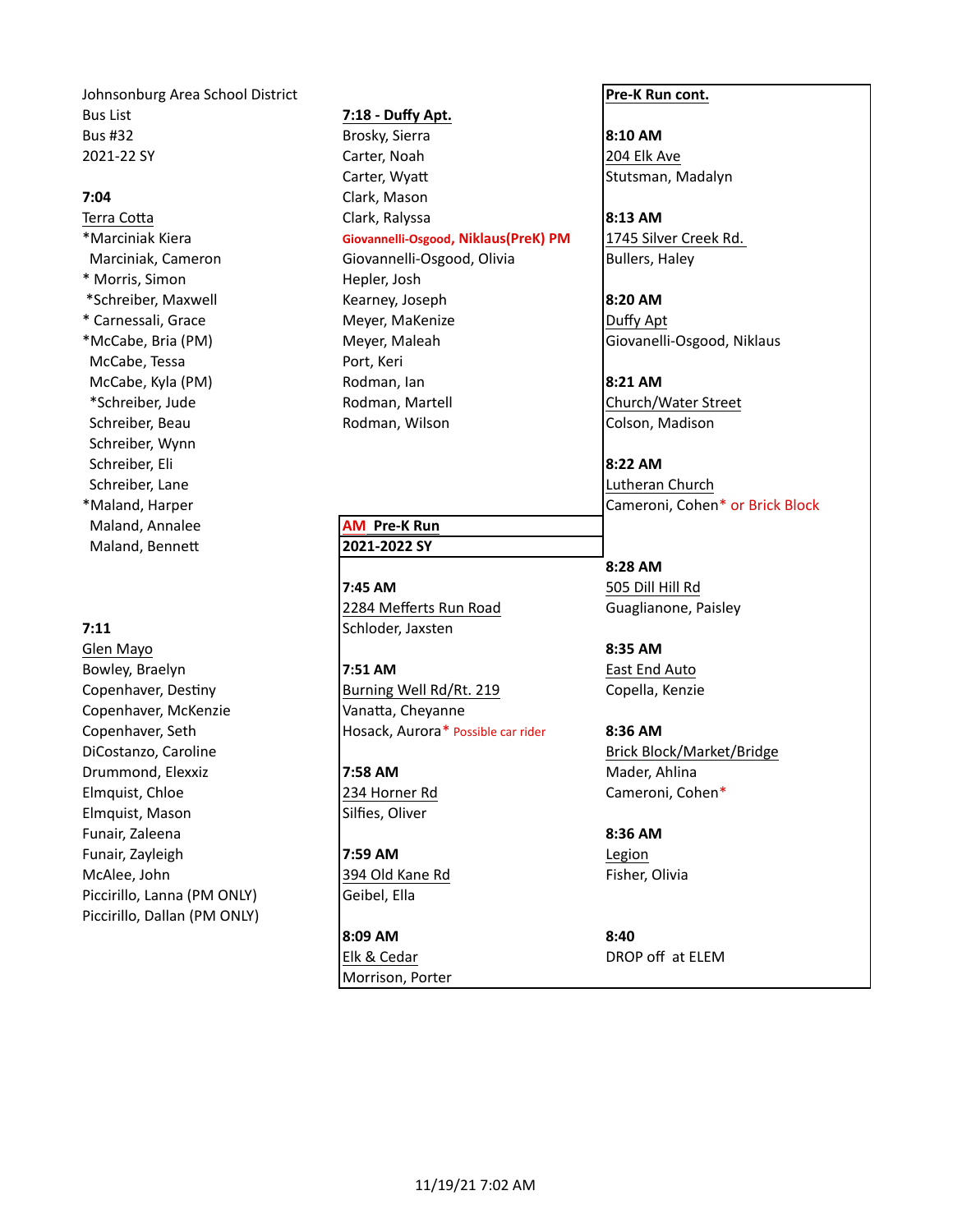Johnsonburg Area School District Bus List **Bus #33 7:10 7:10 After HS Drop off:** 2021-22 SY Silver Creek Rd.

\* Stelene, Kaci (AM) Bik/Cedar \*Sorg, Autumn Sorg, Damon **Aiello, Marcus** Reitz, Allen Glatt, Lucas Lewis, Lily (AM ONLY) Myers, Olivia

**6:54 \*Rodman, Arabella** Water St. Ext. **Ext. Ext.** And the Music of the Music St. Clarion Road/Spring St. Snodgrass, Neva (PM Only) \*Crowe, Marcus Parana, Bentley (PM Only) Buchannon, Audrey Crowe, Allison **Crowe, Allison Crowe, Allison Carnessali, Olivia - K** Johnson, Bryce (PM Only) **Carnessali, Olivia - K** \*Bienkowski, Emma **Bullers, Haley (PREK) PM** Miller, Delaney \*Melquist, Kaya **Bullers, Luke (K)** Miller, Jonah \*Havrda, Elexis \*BarneV, Jusen Schreiber, Talan Havrda, Emma **Mathem Communist Administrative Communist Administrative Communistrative Communistrative Communistrative Communistrative Communistrative Communistrative Communistrative Communistrative Communistrative Communi** Milliard, Rayce **Milliard, Rayce Research Stutsman, Sophia Cherry, Gracie** Stutsman, Sophia Cherry, Aubrey \*Polaski, Adam **7:21 7:04** Polaski, Cody Erie Ave Long Level Rd. **And According Level Rd. \*Condino**, Cove

\* Reitz, Andrew **Aiello, Tessa (K) 7:26 Drop off ELEM** \*Lewis, Samuel **Morrison, Porter (PreK) PM** Rockwell, Aubrey Rockwell, Emmett

### **7:18 Drop off HS**

## **7:20 - Pick up for ELEM**

\*Kuntz, Kole **Xandia Aubree** (PM only) **\*DeFranco, Brent** Ribovic, Aubree (PM only) \*Heindl, Kylie DeFranco, Julia Ribovic, Tanner (PM only) \*Milliard, Kallie **Wallie 19th Chemister, Taylynn Stutsman, Madalyn(PreK) PM** 

Waterman, Brendan **7:16** Morris, Elijah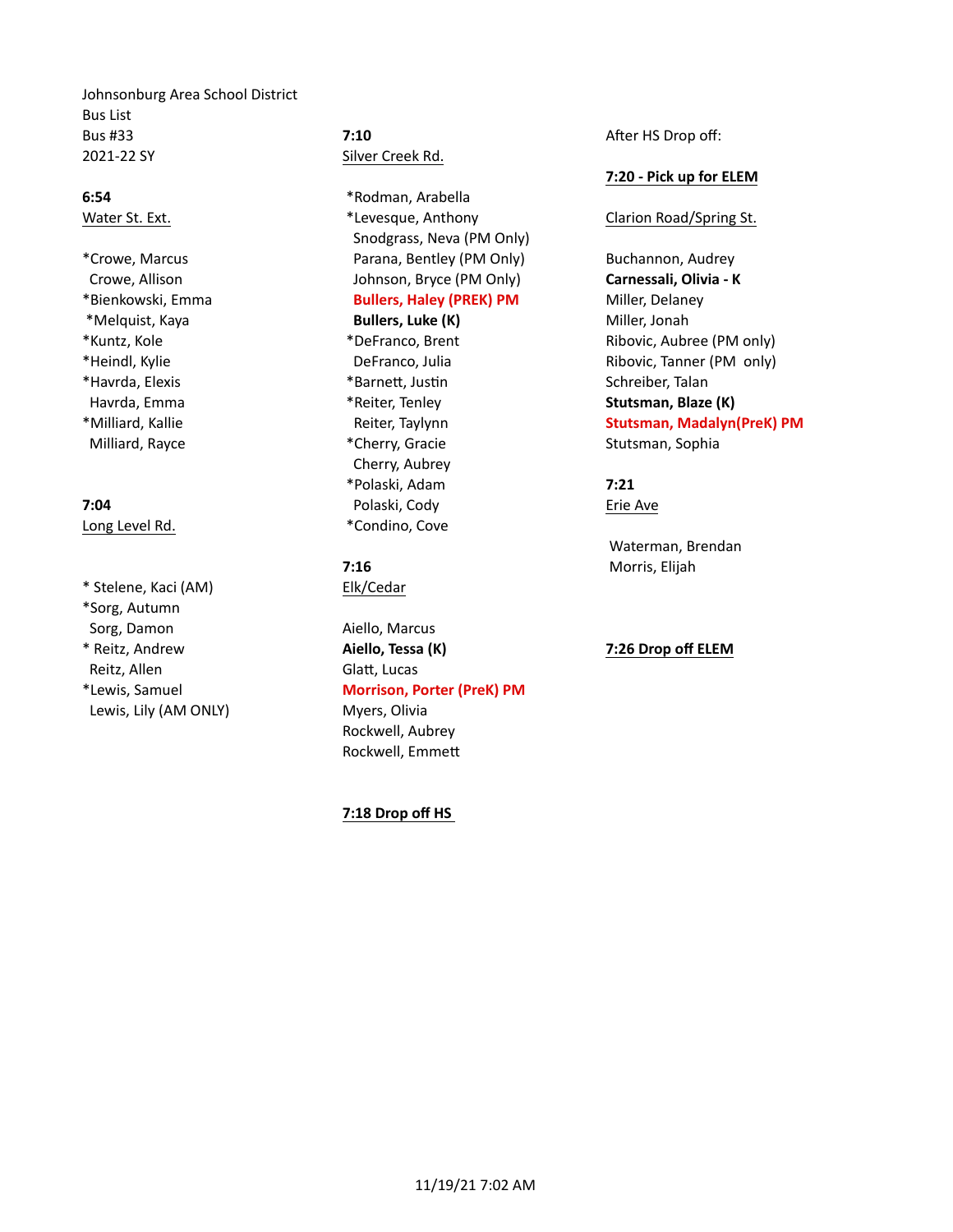Johnsonburg Area School District Bus List **7:14** Bus #34 Market/Bridge Brick Block 2021-22 SY

Joy Gardens **Hight, Zach** McMann, Kassidy **Jackson**, Aliza

Adamski, Vincent (PM Only) Market/Brdg Brick Block-Cont. Austin, Aria (K) (PM Only) **6:55** Carnahan, Roman (PM Only) Stockman, Alexander 219 North **Charney, Emma (K)** Stockman, Xavier Clark, Abby **Taylor, Wesley** \*Lindberg, Ella Clark, Rebecca **Vaughn, Ky'Mani (K)** Lindberg, Andon **Clark, Sable Clark, Cable** Vaughn, Ty'Ree Pratt, Carmellia **Cameroni, Cohen - PreK - PM Weaver, Payden (K)** \*Smiley, Caden Colburn, Isabella Williams, Mileena Smiley, Camryn **Fetterman, Kayleigh** Wisor, Mia Smiley, Dawson **Might, Ethan** Might, Ethan Zimmerman, Aiden Hight, Kayla **Zimmerman**, Luke McMann, Kinzie Jackson, Hailey **7:20** Jackson, Isaiah State Road **7:10** Kneidel, Sebastian (PM Only) Fuel On **Kudrick, Brantley (K)** \*Bowser, Robert **Kudrick, Brantley (K)** \*Bowser, Robert Kudrick, Brittney **Bowser, Rose** \*Johnson, Bryce (AM only) Kudrick, Broc Bowser, Jack Parana, Bently (AM only) Lee, Logan Cuzman, Joseph Heinze, Ashton (PM only) **Lee, Sydney CHOON CHOON CHOON CHOON CHOON CHOON CHOON CHOON CHOON CHOON CHOON CHOON CHOON CHOON CHOON CHOON CHOON CHOON CHOON CHOON CHOON CHOON C** Lewis, Lily (PM ONLY) **Pollock, Aryah (K)** Pretak, Jaxson Rosenquist, David (AM ONLY) Rosenquist, Devin (AM ONLY) **HS: 7:24** Rudenos, Payden **ELEM: 7:31** Schneider, Chris Schneider, Gage Schneider, Geno Schreiber, George Singer, Gage Steele, Nadia (PM only) Stelene, Kaci (PM only)

\*Cont. next column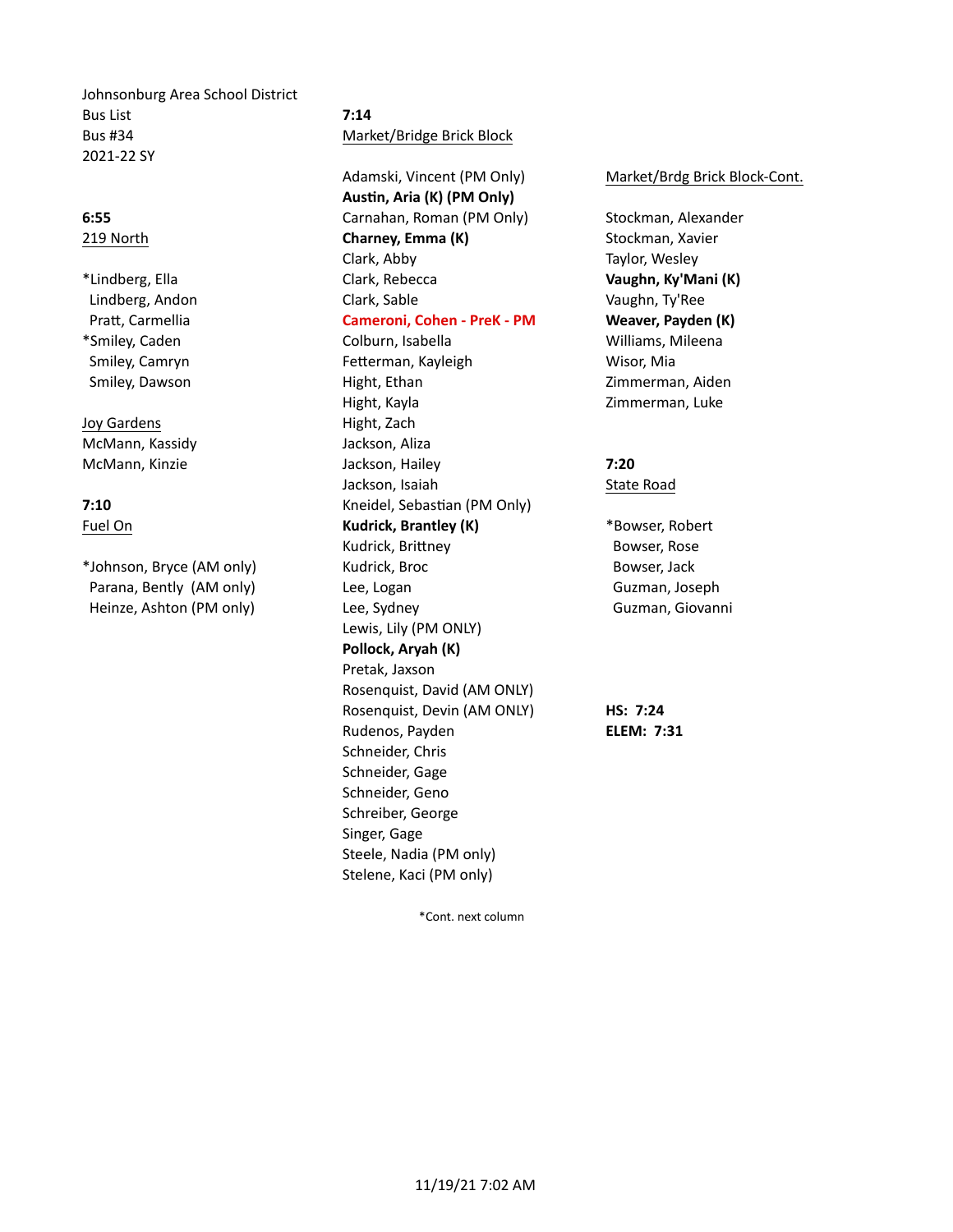Johnsonburg Area School District Bus List Bus #35 **6:58** 2021-22 SY Wilcox Legion **7:12**

\*Neubert, Conner **#275** (AM only) Metzger, Emily **Fisher, Olivia - (PreK) PM** \*Lechien, Natalie **Peterson, Harper (K)** Goins, Serenity **Lechien, Lucy (K) Schneck, Morgan (K)** Goldsmith, Tyler \*Finn, Kendal **#797** Hoffman, Kaelynne Pura, Carson(AM ONLY) **And Carson Carson Carson Carson Carson Carson Carson Carson Carson Carson Carson Carson Carson Carson Carson Carson Carson Carson Carson Carson Carson Carson Carson Carson Carson Carson Carson Carson** Pura, Cooper(AMONLY) **7:01 7:01** Hoffman, Liam Allegretto, Rocco **Cak St.** Oak St. Communist Constanting Constanting Constanting Constanting Constanting Constanting Constanting Constanting Constanting Constanting Constanting Constanting Constanting Constanting Constant Allegretto, Gianna **Klink, Nathan** \*Barnett, Carli **Disque, Nicholas** Lovell, Alex Barnett, Preston (PM ONLY) Moore, Autumn Nissel, Mckenzie \*Ginther, Ian Millen Mildnauer, Ty **Mathis, Bristol** Mathis, Bristol Ginther, Mia and South America and South America and South America and Moate, James Ginther, Ava and the contract of the contract of the contract of the contract of the Moate, Joslyn Moate, Joslyn **Schloder, Jaxsten #2284 (PreK)PM Pelusso, Emily** Pelusso, Emily

Backside of Mefferts Run Rd. **Backside of Mefferts** Run Rd.

\*Walters, Brayden Thompson, Noah Walters, Kendyl \*Jones, Julia \*Graham, Madison \*Dunworth, Delaney Dunworth, Natalie

Cherry, Marlie Mefferts Run Road **Cousins, Aria (K)** Jordan, Willie **Cousins, Aria (K)** Manna, Emmaly **Fisher, Clay** 

Johnsonburg Legion

**6:44 Dilley, Maddie Bullers, Carter (AM only) Bullers**, Carter (AM only) Polaski, Shana Potts, Bryce **6:53** Potts, Jaycee Santora, Brooke

> **HS - 7:17 ELEM: 7:24**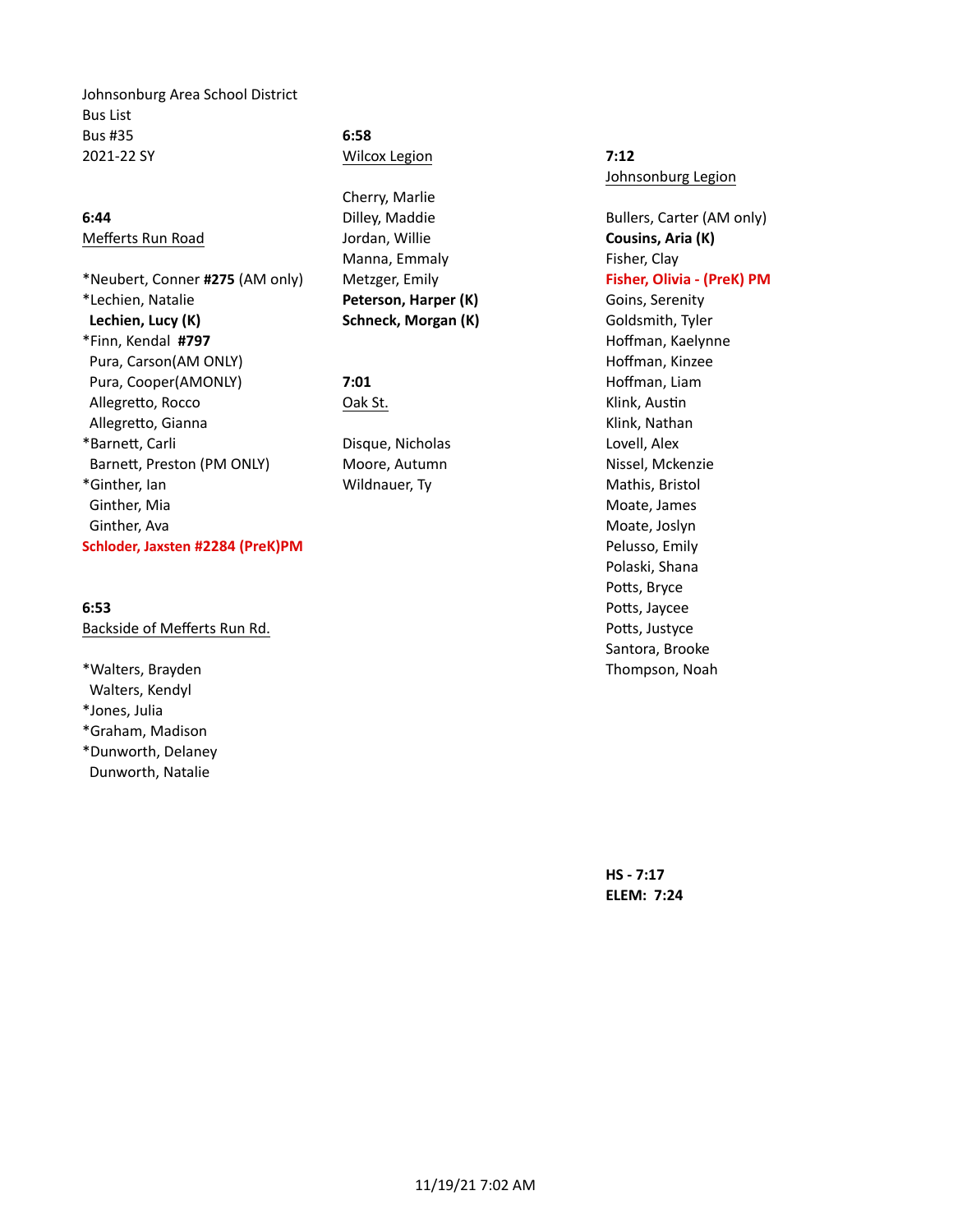Johnsonburg Area School District Bus List **7:19** Bus #36 **Iorfido Car Wash** 2021- 22SY **Holy Rosary (Cont.)** 

\*Hanes, Keyden Polinski, Ayden \*Elmquist, Renee **7:14** Rose, Jayden Elmquist, Boyd **Elmanust** Holy Rosary **Shipe, Addi** \*Gormont, Dylan and Solomon, Nicolas and Solomon, Nicolas and Solomon, Nicolas and Solomon, Nicolas and Solomon, Nicolas and Solomon, Nicolas and Solomon, Nicolas and Solomon, Nicolas and Solomon, Nicolas and Solomon, Nico \*Raubenstrauch, Alex Aiello, Nicholas Stauffer, Annasophia **Raubenstrauch, Mick - (K)** Brendel, Kaylain Stauffer, Noah

Brechtel, Cadence Crawford, Cody Brechtel, Claire **Dowell**, Kyra **Padasak, David (K)** Elmquist, Evey

**Bloam, Jayden - (K)** Hodgdon, Kalissa \*Wenner, Jaelyn **Jones, Benjamin (K)** Bennett, Eli (PM Only) **Kline, Jessa - (K) (PM only)** Bennett, Payton (PM Only) Larner, Gary

**Crissman, Hayley (K)**

**6:52** Mckenzie, Leevon Mader, Aniyah **Mitorando, Samuel (K)** Miller, Tyler

Calla, Parker Steele, Ayla Carnessali, Emma Steele, Megan Carnessali, Geno Thaxter, Eris **6:57** Carpenter, Tayler **Thaxter, Forest** East Branch Dam Entrance **Cherry, Maggie Cherry, Maggie** Walker, Jasmine Chubbuck, Connor White, Brayden Gerg, Andrew Grunthaner, Quaid Grunthaner, Zoey **7:06** Halquist, Elizabeth Bendigo Road **Halquist**, Rylie Halquist, Samantha London, Brock \*Cont. next column

McKenzie, Briana **Mader, Ahlina - (PreK) PM** 

Rasselas Road **Smith, Shelby Martinez-Osife, Emilliano** Casselas Road Martinez-Osife, Emilliano

**HS: 7:22 ELEM: 7:31**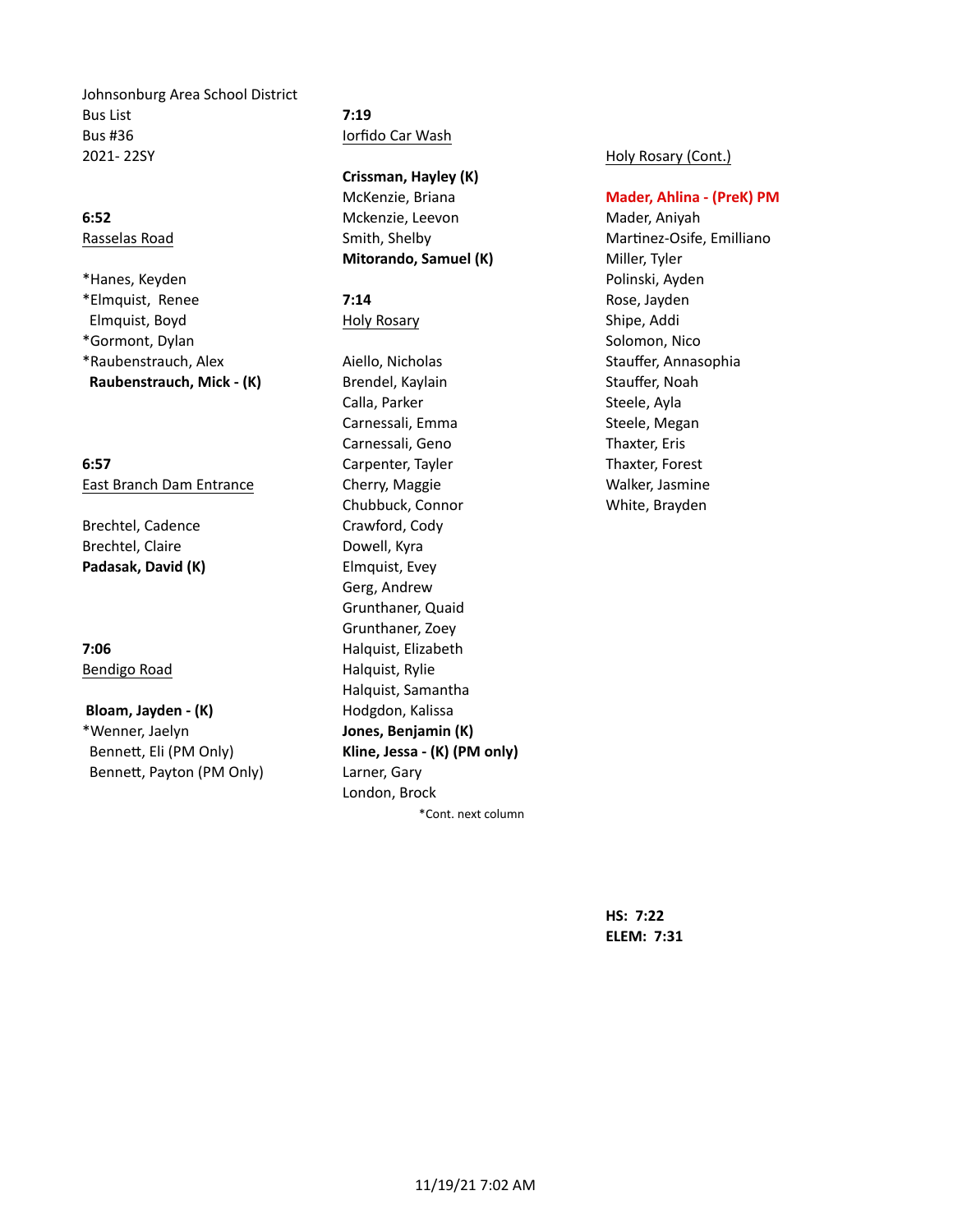Johnsonburg Area School District Bus #37 Cherry, Nicklous

**6:30** Hager, Ella

Young, Clara *Sisco, Emma* **Sisco, Emma Sisco, Emma Sisco, Emma Sisco, Emma** 

594 Horner Rd. Hodgdon, Jaidyn **7:04** 

131 Launer Dr. **Cherry, Sofiya PM RUN** 

Sheer Touch

Elmquist, Lana Launer Drive Launer Drive Launer Drive

# **6:56** Community Bldg

Bus List **Armagost, Noah <b>Pick** up at ELEM PM 2021-22 SY **Charlot Contract Galuary Constant Contract Constant Constant PM only (Ride Bus 40 in AM)** Goldsmith, Tyler **Sheer Touch Salon - See Below 219 North - 2540 Wilcox Rd** Hager, Sophie **Cosper, Sydney Cosper, Sydney** Saline, Patricia **Matricia Edge Exercise Hornburg, Brady Ford, Kaysen** *Ford, Kaysen* Hornburg, Brandon (E) Ford, Khloe Joy Gardens **Maletto, Elliot(E)** \*(Dropped off Sub) *Jacques, Elise* Laverty, Skylar **Maletto, Olin(E)** \*(Dropped off Sub) *Jacques, Robert* Paul, Benjamin Pollock, Aryah *Lowe, Jennifer* Taylor, Molly *Lowe, Jude* Wilcox Legion **Magnuson, Blayz Weaver, Quinn (E)** *Magnuson, Blayz* Jordan, Austin **Magnuson, Charlz** Weaver, Raegan **Magnuson, Charlz** Magnuson, Charlz Williams, Mileena *Magnuson, Jamez* **6:39** Milliams, Raiden (E) **Mason, Rydia - (K) Mason, Rydia** - (K)

Jovenitti, Ryan *Vires, Olivia* 

Hodgdon, Hunter **East Ave/Powers** Ave Miller, Gianna (E)

**7:15 - Drop ECCHS Drop Off Shear Touch 6:53** 7:20 - Drop SMCES

Community Education Bldg. **3:10 PM - ECCHS** 

413 Horner Rd. *Sisco, Christopher* Young, Marilyn **Communist Communist Communist B** & O **Templeton, Niklaus (K)** 

**Cherry, Noah <b>Arrive Jbg ELEM Arrive Jbg ELEM** 

Health Center **3:00 PM** - SMCES Klawhun, Lucy **3:05 PM - Community Ed.** 7:24 - DROP IOP **3:05 PM - Community Ed.** 

Cai, Alice (E) **Called Acid East Ave-** East Ave- Powers Ave 3:20 Cai, Ricky (E) **Called a Community** Building 3:25 B & O **635 Market St. health** Center 3:30 Elmquist, Sofia **Department of the Contract of Contract Contract of Contract Contract Contract Oriental Contract Contract Oriental Acts and Joy Gardens 3:35** Wilcox Legion **Rasselas Road 3:45 (Meyers) PM only** Horner Road 4:00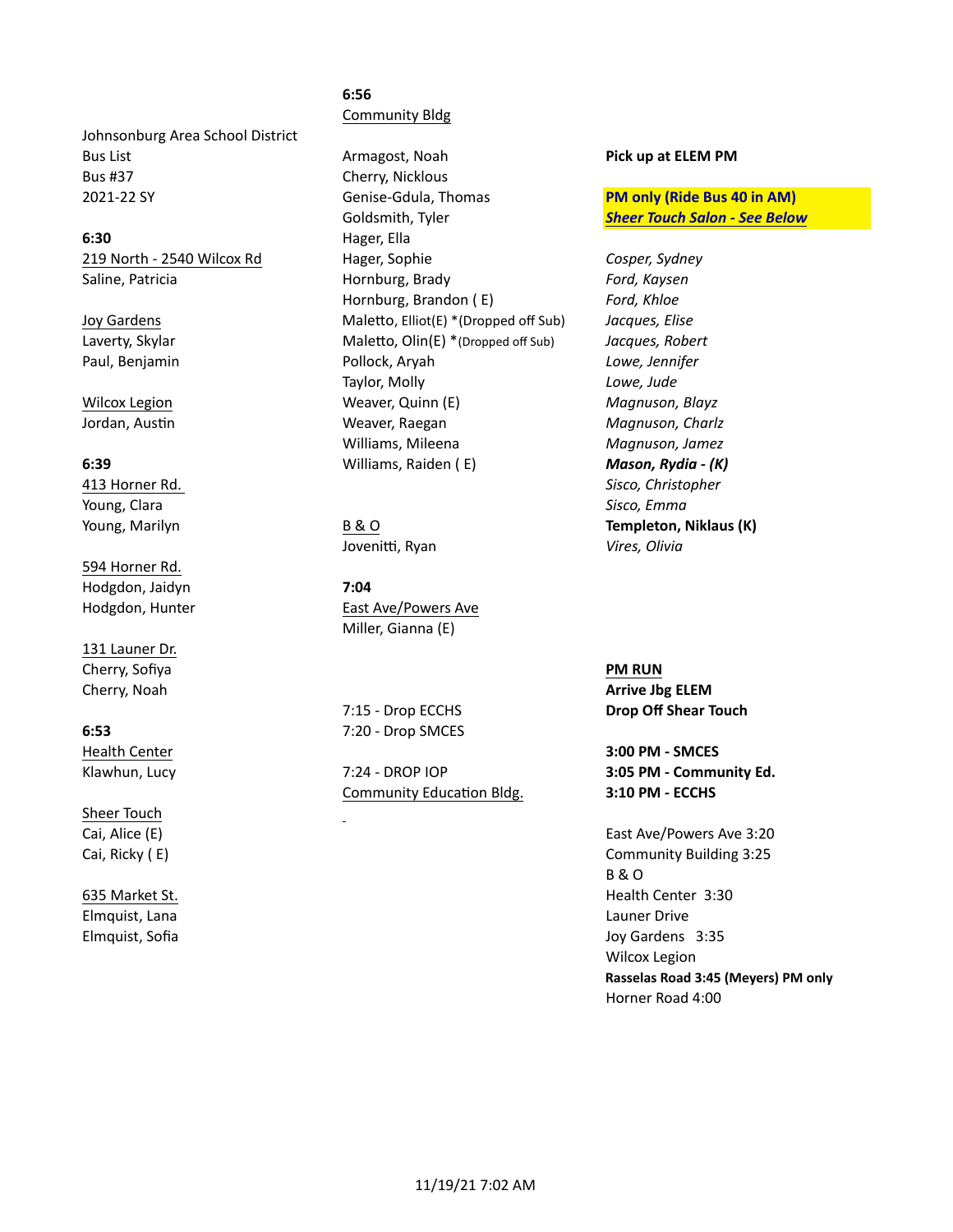Johnsonburg Area School District **7:10** Bus List **Contract Contract Contract Contract Contract Contract Contract Contract Contract Contract Contract Contract Contract Contract Contract Contract Contract Contract Contract Contract Contract Contract Contract Contr** Bus #38 2021-22 SY **\*Costanzo**, Shaelyn

Burning Well Rd/219 \*Geibel, Addison

\*Vanatta, Alayna **\*Elmquist**, Jack **Vanatta, Cheyenne - (PreK) PM** Elmquist, Will Vanatta, David **David Communist** Elmquist, Gracie Vanatta, Isaac **Bellanceau, Evelyn - (K)** Crotzer, Rylen Haight, Dahlia **Hosack, Aurora - (PreK) PM** 

Kriegel, Payton Wiltrout, Bentley

Horner Road **Drop off ELEM 7:33** \*Neubert, Conner (PM Only) \*Porter, Brady Porter, Bryce Porter, Collin \*Mehalko, Kendal \*Biel, Skyler Biel, Sailor Clopp, Landon **Clopp, Lucas (K)** \*Silfies, Faylen **Silfies, Oliver - (PreK) PM** \*Detwiler, Dalton Detwiler, Rylee \*Copella, Isaac Mehalko, Ethan Mehalko, Owen

Austin, Cayden \*Polinski, Jordan **6:53** \*Johnson, Jenna Geibel, Ella - (PreK) PM

**7:00 Drop off HS 7:25**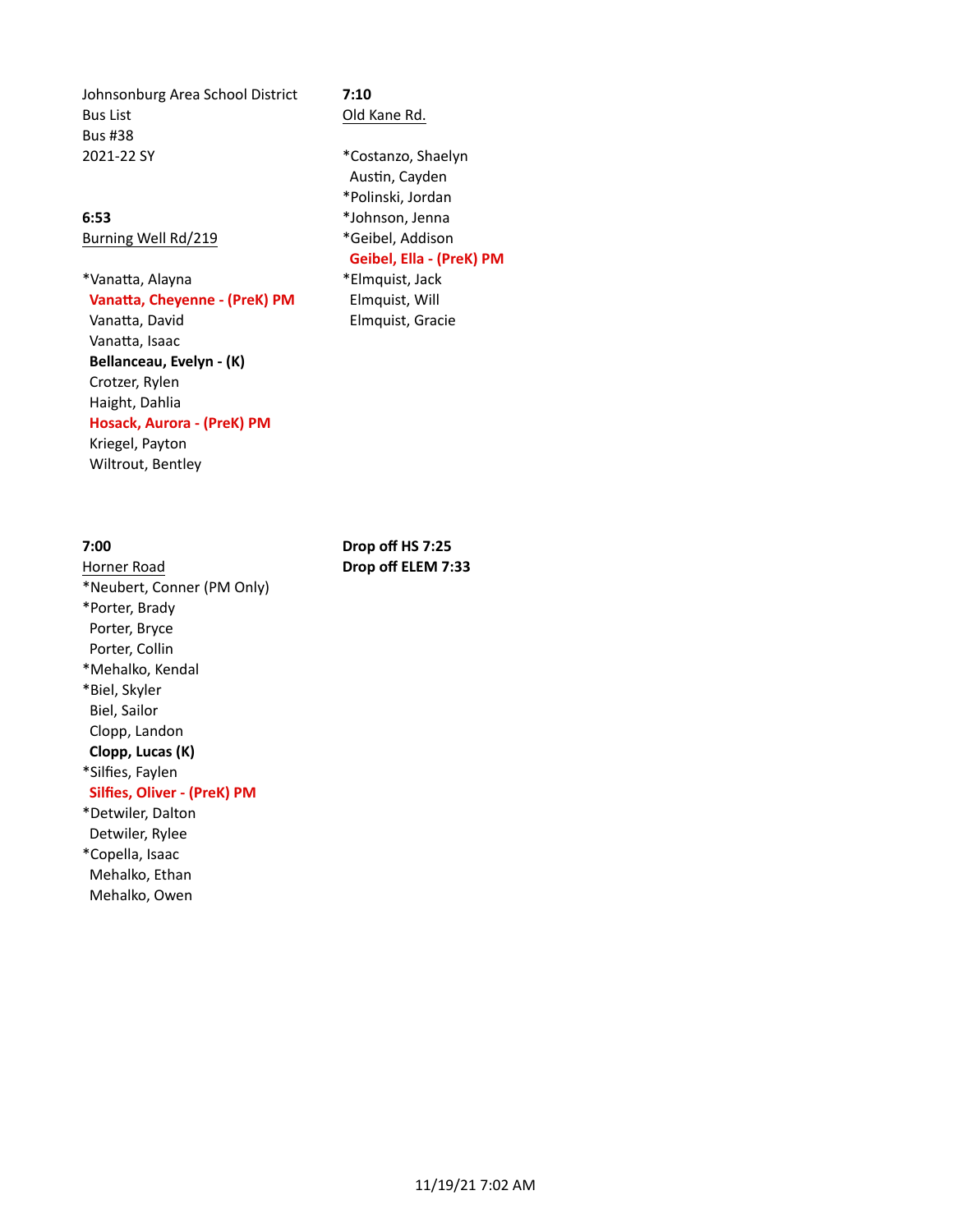Johnsonburg Area School District B & O \*(Cont) Bus List **11.18 Contract Contract Contract Contract Contract Wygant, Bruce 1.16 7:16** Bus #39 **Example 20 Inc.** We controll by Mygant, Eric Church Church/Willow 2021-22 SY Wygant, Callie

Clutter, Brooklyn and Clutter, Brooklyn and Clutter, Brooklyn and Clutter, Brooklyn and Clutter, Brooklyn and Clutter,  $\mathbb{R}$ 

**7:05 Luchs, Bryson - (K) Wileman, Joseph <b>Luchs, Bryson - (K) Dill Hil** Myers, Eli **\*Sones, Lucas (K) 7:15 7:15** Nichols, Ava \*Lenze, Briana AM only (#777) Water/Church Nichols, Mildred Nichols, Mildred \*Redmond, Christopher Reinsburrow, Kiya **Guaglianone, Paisley (PreK) PM** Barnett, Preston (AM ONLY)

Anderson, Jonathan Kneidel, Sebastion - (AM only) Asti, Kole **Lenze, Briana - (PM Only)** Bevacqua, Rae Steele, Nadia (AM only) Brock, Corina **Stouch, Sedona** Stouch, Sedona **Eck, Lexi (K)** Ehrensberger, Ayden Lutheran Church Hoffman, Alex **Hoffman, Alex <b>HS:** 7:23 Huber, Alan Baker, Chloe Jackson, Anya **Baker**, Jackson Jones, Aubrey Cameroni, Lana Jovenitti,Laci Cameroni, Laurel Miller, Kierra **Miller, Kierra Edge Edge Edge Edge Edge** Gordon, Mason Snodgrass, Neva (AM Only) Dill Hill and the Control of the Dill Hill and Dill Hill Taylor, McKenzie Vacarelli, Joseph Vacerelli, Austin \*Cont. next column

Clutter, Jaysee **Pisani, Emmit** Proposition Clutter, Jaysee **Pisani,** Emmit **Pisani, Eben (K)** Lowry, Emma

Barnett, Ella **7:11** Colson, Lillian B & O **Colson, Madison - (PreK) PM** 

Bevacqua, Cayden Piccirillo, Lannah (AM Only)

Hoffman, Eric **Anderson, Viola ELEM: 7:31** Krug, Logan **Campbell, Tyler** Campbell, Tyler **PM** ROUTE Miller, Ruby **Mathis, Bristol 815 Wilcox Rd.** Mathis, Bristol 815 Wilcox Rd. Miller, Sydney **Sample, Calvyn** Clarion Road Clarion Road Miller, Walker Shall, Macy Central Hose Central Hose Parana, Aaliyah Matemak, Zeke (AM ONLY) Water/Church Parana, Jaxson **Network: Wildnauer, Leland** Lutheran Church Poague, Gracie **Methodist** Zimmerman, Giana Methodist Parsonage Poague, Harper The Matter Commerman, Jayce B & O

Bullers, Carter (PM only) **7:03 7:14 7:14** *Particular Properties 21:14 Particular Bundy, Meadow* 815 Wilcox Rd. **Central Hose Co. Kline, Jessa - (K) (AM only) Central Hose Co. Kline, Jessa - (K) (AM only)**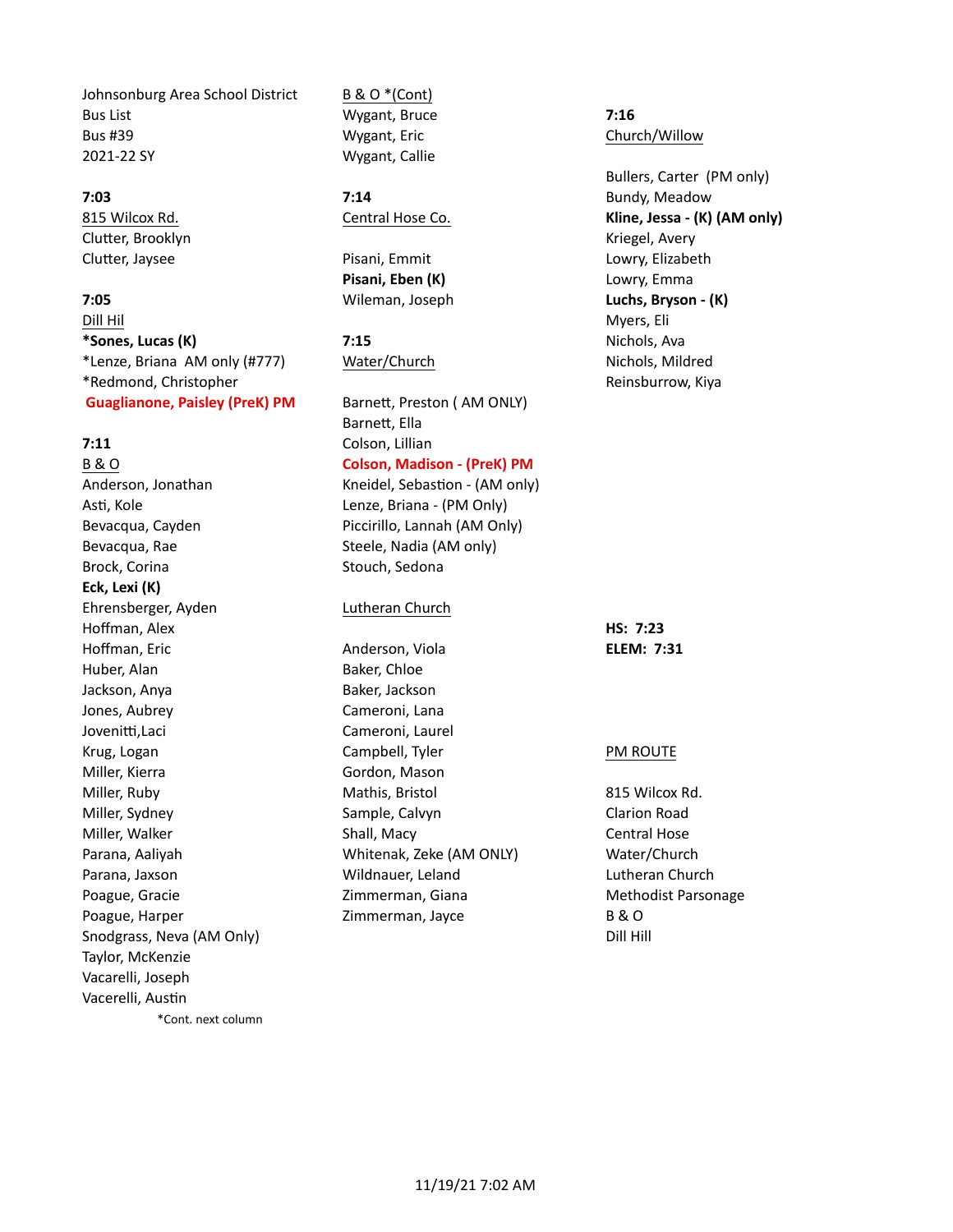Johnsonburg Area School District Bus List **Bus #40 7:10 7:10 7:14 2021-22 SY** Powers Avenue **East End Auto** 

\*Wildnauer, Owen **\*Feronti, Kendall (K)** Wildnauer, Avery **Auch August 2018** \*Sherry, Brooke Wildnauer, Elijah **Wildnauer, Elijah** \*Notariani, Alayna Wildnauer, Evan **Notariani**, Allyson Williams, Hannah \* Claar, Bence \*Kephart, Mitchell \*Heiberger, Gabe McCabe Bria (AM ONLY) **Clevenger, Kyler (K)** *Magnuson, Charlz*  \*Carnovale, Aiden *Magnuson, Jamez* \*Burgeson, Peyton *Mason, Rydia (K)*

Brunner, Hayden **Copella, Kenzie - (PreK) PM 6:55** Brunner, Jesse Cruser, Alex Ridgway Road **\*Slater, Dominic** The Cruser, Ashton \*Jacobs, Dominic Fiorella, Ziabella **\*Fitzsimmons, Paisley (K) Adamski, Vincent (AM** only) Frank, Harper \*Oknefski, Brody (PM only) Carnahan, Roman (AM only) Valiamont, Elizabeth Williams, Hallie **1988 Communist Communist Communist Communist Communist Communist Communist Communist Communist Communist Communist Communist Communist Communist Communist Communist Communist Communist Communist Communist** \*Farnsworth, Blake *Austin, Aria* (K) **\*Holley, Dominick Austin, Aria (K) Farnsworth, Declan (K)** Holley, Kendall *Cosper, Sydney*  \*Horner, Liam **Muroski, Ava (K)** *Ford, Kaysen* Horner, Lorenzo **Mashadka-Holley, Landon** *Ford, Khloe*  \*Wallin, Caleb \*Pura, Carson (PM Only) *Jacques, Elyse* \*Haight, Abby Pura, Cooper (PM Only) *Jacques, Robert* \*Hetrick, Marshall \*Rivera, Jordy *Lowe, Jennifer* Hetrick, Maggie *Rivera, Jovanni Lowe, Jude Lowe, Jude*  \*McCabe, Kyla(AM ONLY) Carnahan, Jayce *Magnuson, Blayz*

Constable's Crosswalk *Sisco, Emma*

King, Jonah *Vires, Olivia* Latona, Harper (K) McAlee, Karley Myers, Aaron Myers, Emma

\*Challingworth, Sylas (K) **\*Oknefski, Brody** (AM Only) **AM Only** - (Ride bus 37 in PM) \*Miracle, Raelyn \*Chiesa, Emma *Sheer Touch Salon-See below*

> **7:13** Sisco, Christopher *Templeton, Niklaus-K*

> > **HS: 7:21 ELEM: 7:28**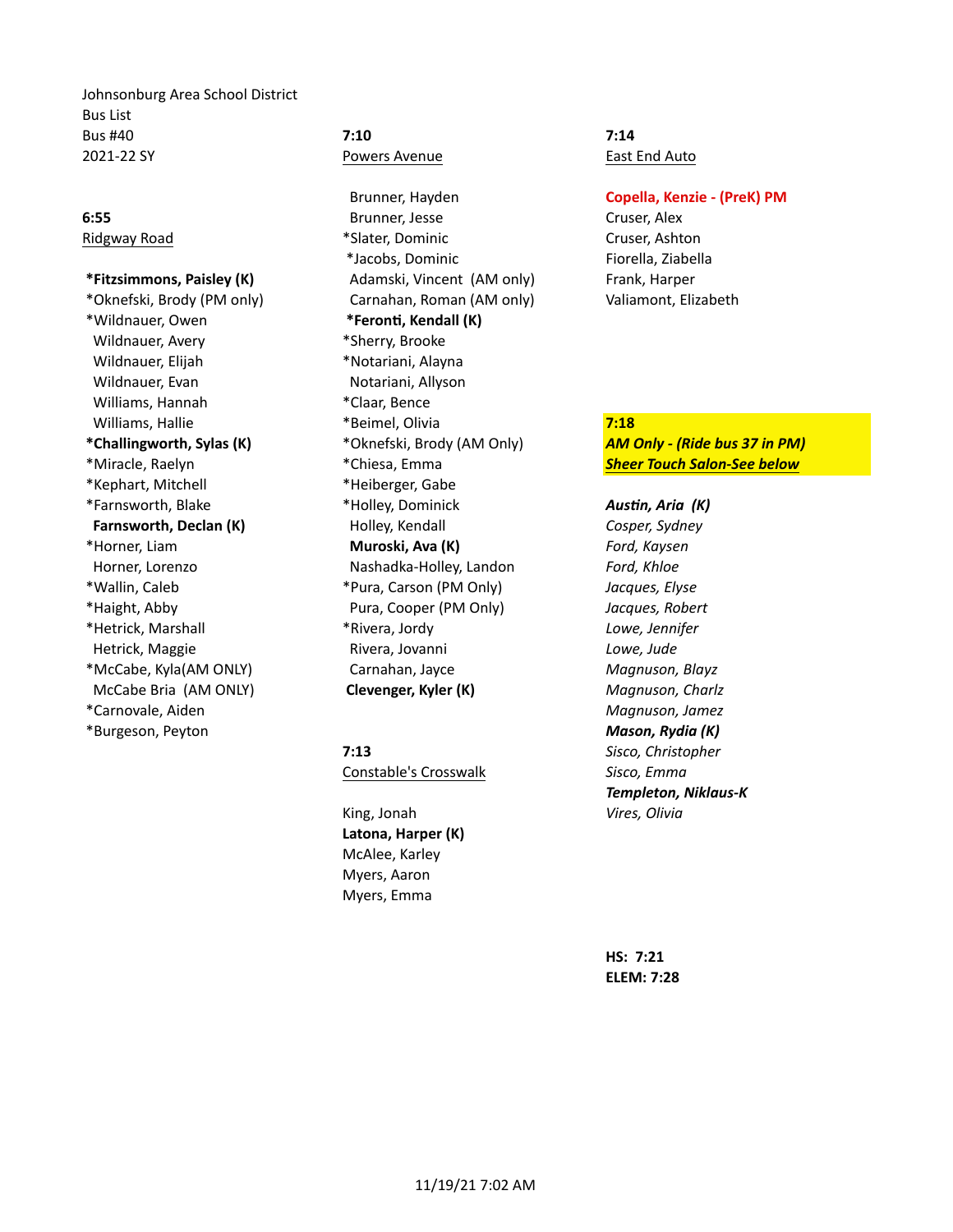Johnsonburg Area School District Bus List Suburban #1 **PM RUN** 2021-2022 SY

**6:40 Drummond, Dom Wonderling, Hailey** 208 Fairview Avenue Nelson, Patricia \*MaleVo, Elliot (E) Peterson, Cade **DROP** Maletto, Olin (E) The McAlee, Jacob McAlee, Jacob Weston, Mallory 6:45 - DROP AT COMM. BLDG. Cummings, Corina

**7:04 7:28 7:28 Peterson, Cade** 

**7:10 PM** Route 153 Terra Cott Rd. 221 Mill St. **Drummond, Domanik 17:30** 153 Terra Cotta

**7:13** 361 1st Ave. **319 Shawmut Ave.** Wolfe Run November 2014 19:30 November 2014

McAlee, Jacob MaleVo, Elliot

**7:23** 221 Mill St. Wonderling, Hailey (E)

**After HS Dropoff:** Pick Up at HS **6:55** (Pick up - See below)

**7:25 ELEM** Pick Up **Drop at HS** Weston, Mallory

Wolfe Run **Cummings, Corina** Cummings, Corina Cummings, Corina Cummings, Corina Cummings, Corina Cummings, Corina \*Peterson, Cade Drummond, Dom Nelson, Patricia 29 Cummings Drive **McAlee, Jacob Drop at Access** Klondike McAlee, Jacob Drop at \*Cummings, Corina **The Communist Communist Communist Communist Communist Communist Communist Communist Communist Communist Communist Communist Communist Communist Communist Communist Communist Communist Communist Communist** 

**DROP AT ELEM** 319 Shawmut Ave. Nelson, Patricia 2539 Long Level Road

## **3:24 PM**

**7:21 Pick** up at East End Auto 238 Cushing Ave. **Drop** at 208 Fairview and the state of the state of the state of the state of the state of the state of the state of the state of the state of the state of the state of the state of the state of the state Maletto, Olin